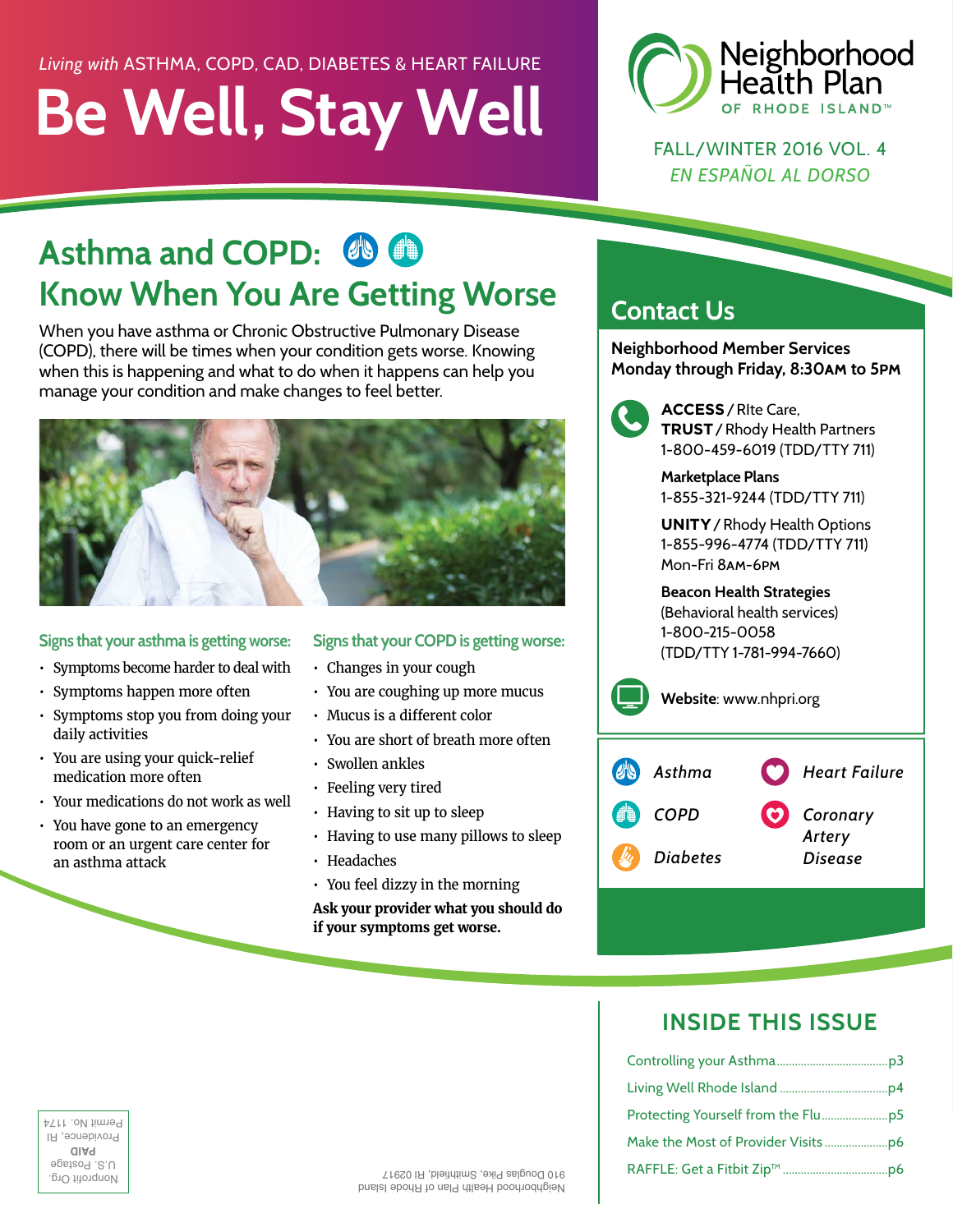# 小曲〇ん〇 **Chronic Conditions Can Be Hard to Cope With**

When you have a chronic condition, you often have to make many changes in your life. Some of these changes can be hard, and may cause you to feel sad.



While everyone feels sad at some point in their life, depression is different.

#### **Depression can:**

- Make you feel down or sad for days at a time.
- Make it hard for you to do normal daily activities.
- Stop you from enjoying the things that you used to enjoy.
- Feel like it's hard to just get through the day.

People who have chronic conditions are more likely to have depression.

#### **If you think you have depression, ask yourself these two questions. During the past month, have you:**

- Had little interest or pleasure in doing the things you usually enjoy?
- Felt down, depressed or hopeless?

**If you answered yes to one or both of these questions, you may have a problem with depression.** 

**For more information or to get help call your provider or call Beacon Health Options (Beacon) at 1-800-215-0058. Beacon is Neighborhood's** 

**behavioral health provider, and they are here to help you, just like we are.** 



# 小曲〇必〇 **Could You Be at Risk for Coronary Artery Disease?**

Coronary Artery Disease (CAD) is a disease of the heart that causes plaque to build up inside your arteries. This causes the arteries to become narrower, so less blood gets to the heart muscle.

#### **These things can put you at risk for CAD:**

- High cholesterol
- High blood pressure
- Being overweight • Not being active
- Smoking • Family history
	-
- Diabetes

**Talk with your provider to find out things you can do to prevent CAD.**



#### There Is Help in Your Community

It can be hard to focus on your health when your basic needs are not being met.

Neighborhood has social care staff that can help you find resources in your community. Help may be available for necessities such as food, housing and utilities.

Call Neighborhood Member Services to ask about help.

**If you have an urgent social need when Neighborhood is closed call the United Way's 24-hour help line at 2-1-1.**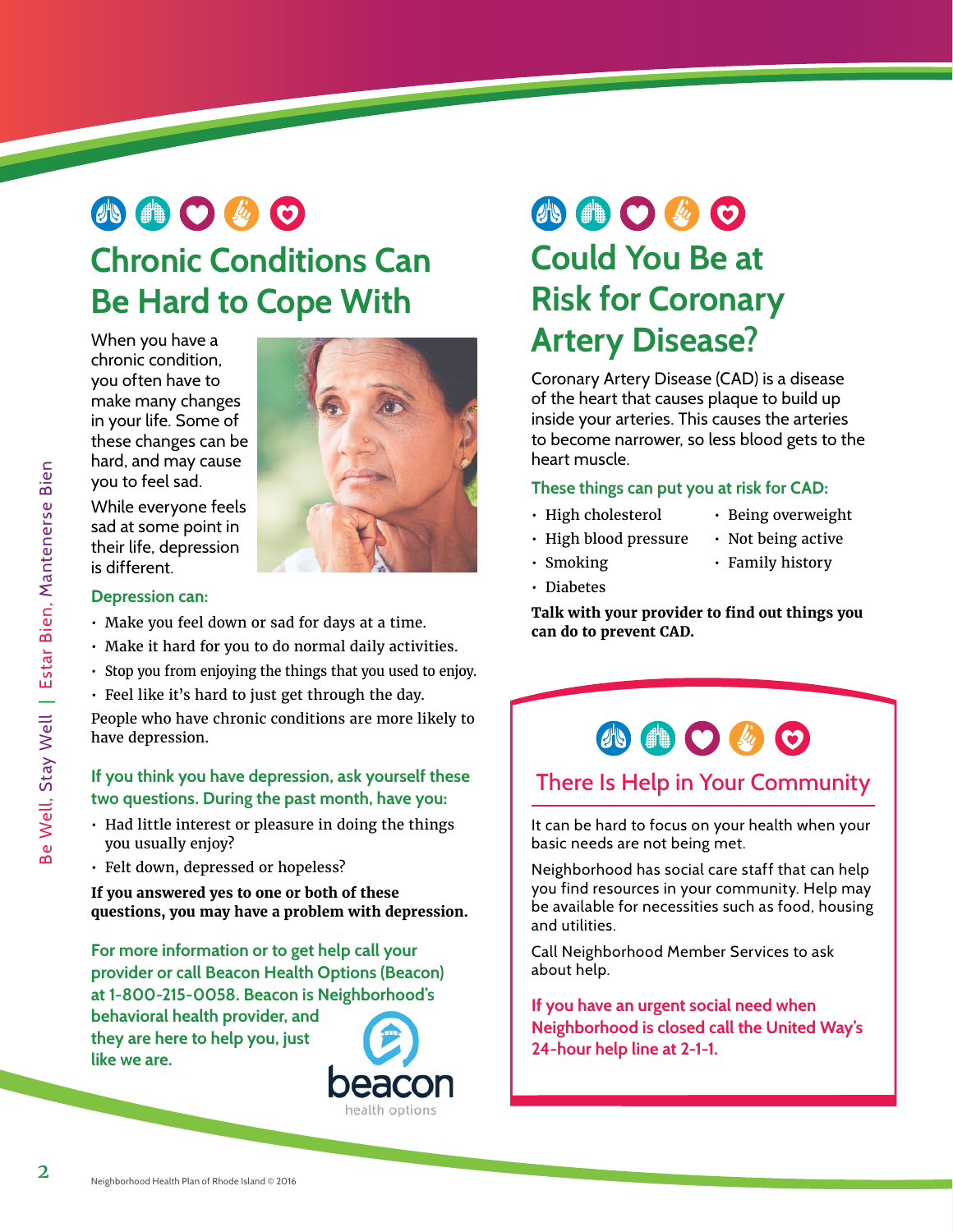# **AOOOO**

### **Could You Be At Risk for Diabetes?**

Diabetes is a condition that makes your blood sugar (also called blood glucose) level high. Diabetes usually cannot be cured, but it can be treated and managed. Are you at risk for diabetes?

#### **Some risk factors include:**

- Being overweight or obese
- Not being active
- Having family members who have diabetes
- An unhealthy diet that is high in fat and sugar
- Drinking a lot of sugar-sweetened drinks
- Having high cholesterol levels
- Race or ethnic background (some races/ethnicities are more likely to have diabetes)
- Getting older
- If you had diabetes when you were pregnant

#### **You can change some of these risks!**

#### **These are the things you can do to lower your risk of getting diabetes:**

- Keep a healthy weight. Talk to your provider about what your healthy weight is.
- Be more active.
- Keep high blood pressure under control.
- Eat a healthy diet.
- Keep your cholesterol under control.

**Talk to your provider about your risk for diabetes, and be sure to ask about things you can do to help prevent diabete**s.



## **Controlling Your Asthma**

How do you know if your asthma is under control? By remembering the "Rules of Two," you can stay aware of your condition and know when you might need help managing it. With the "Rules of Two," you simply ask yourself the following questions.

#### **Do you:**

- Have asthma symptoms or use your quick-relief inhaler more than two times a week?
- Refill your quick-relief inhaler more than two times a year?
- Have asthma symptoms that wake you up at night more than two times a month?
- When you have asthma symptoms, is your peak flow less than 20% from baseline?

**If you answered yes to any of these questions, your asthma is not under control, and you should talk to your provider about how they can help you get your asthma under control with an asthma action plan. An asthma action plan is a written plan that you develop with your provider to help control your asthma. If you do not have an asthma action plan, ask your provider to help you make one.**



3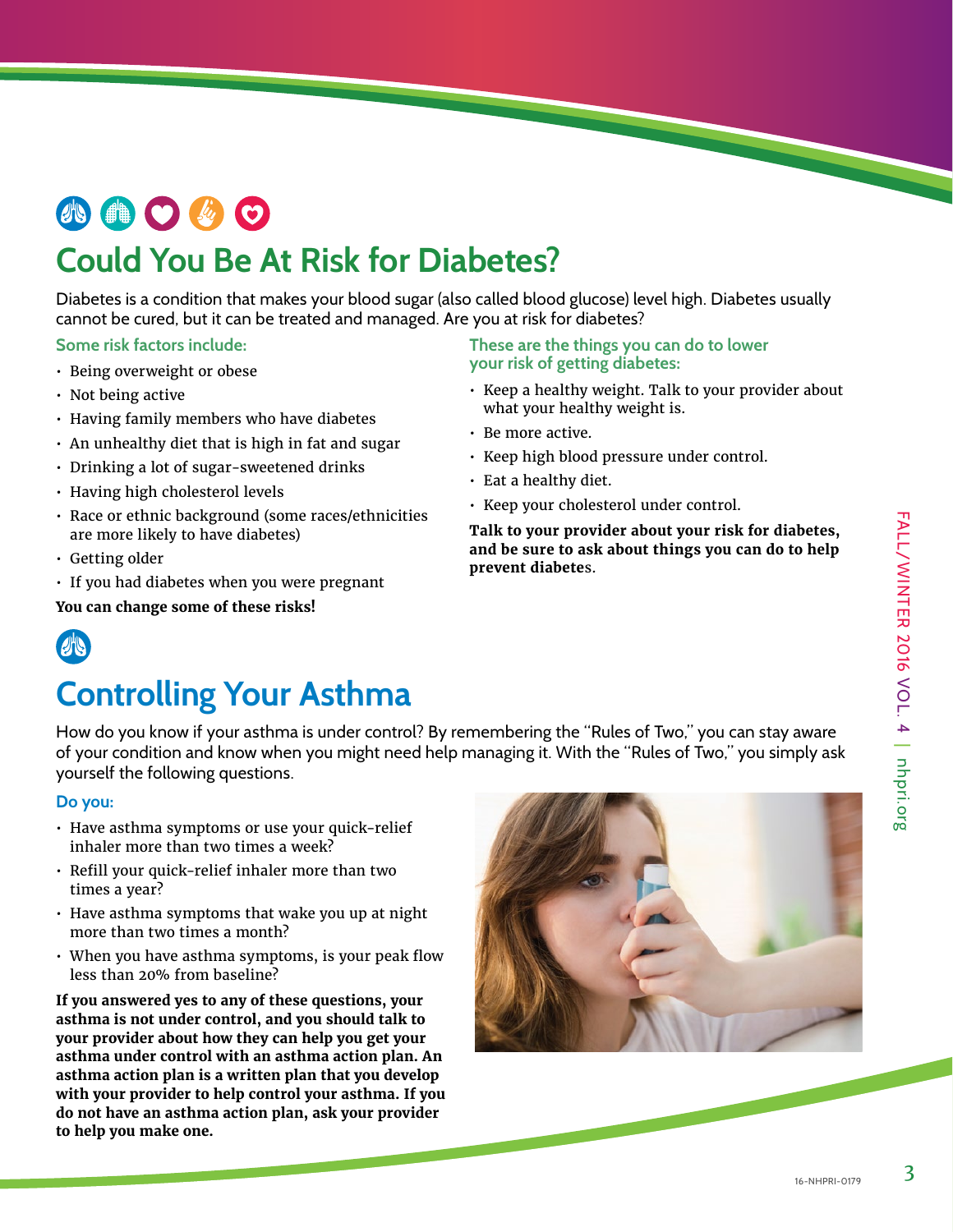# 小曲〇必〇



Living Well Rhode Island (LWRI) is a program offered by the Rhode Island Department of Health. This program helps people manage their chronic conditions. This program is also for people who are caregivers and who take care of others. **Living Well Rhode Island** is Here to Help You<br>  $x^{00^E 1s}$  Living Well Rhode Island (LWRI) LWRI can help you:<br>  $x^{00^E 1s}$  is a program offered by the<br>
Rhode Island Department<br>
of Health. This program<br>
thelps people man

LWRI workshops are provided in English and Spanish. Anyone 18 years of age or older can attend.

#### **LWRI can help you:**

- Develop skills to deal with your condition
- Manage your symptoms
- Manage your medication
- Communicate with your providers
- Solve problems
- Eat well
- Exercise safely
- Set goals to improve your health

**For more information, call the Department of Health Information Line at 1-401-222-5960 (TTY 711).**

### 小曲〇步〇 **Stress Can Make Chronic Conditions Worse**

We all feel stress at some point. Stress can be caused by work, family, money, illness and many other things.

A little stress every now and then is not something to worry about. But when there is too much stress, or stress lasts a long time, it can make you sick.

If you already have a chronic condition like asthma, diabetes or COPD, stress can make your condition worse.

#### **Long periods of stress can cause you to:**

- Get sick more often
- Have problems concentrating
- Have trouble sleeping
- Feel anxious or sad
- Not take good care of your health
- Have worse symptoms of your chronic condition

**It is important to try to control your levels of stress. Here are some things you can try:**

- Take slow, deep breaths
- Talk to someone
- Listen to music
- Be active
- Eat healthy
- Get enough sleep
- Say "no" sometimes to plans or obligations that might make you more stressed

**When stress affects your life or makes your chronic condition worse, talk with your provider. Your provider can help you learn about other ways to reduce your stress.**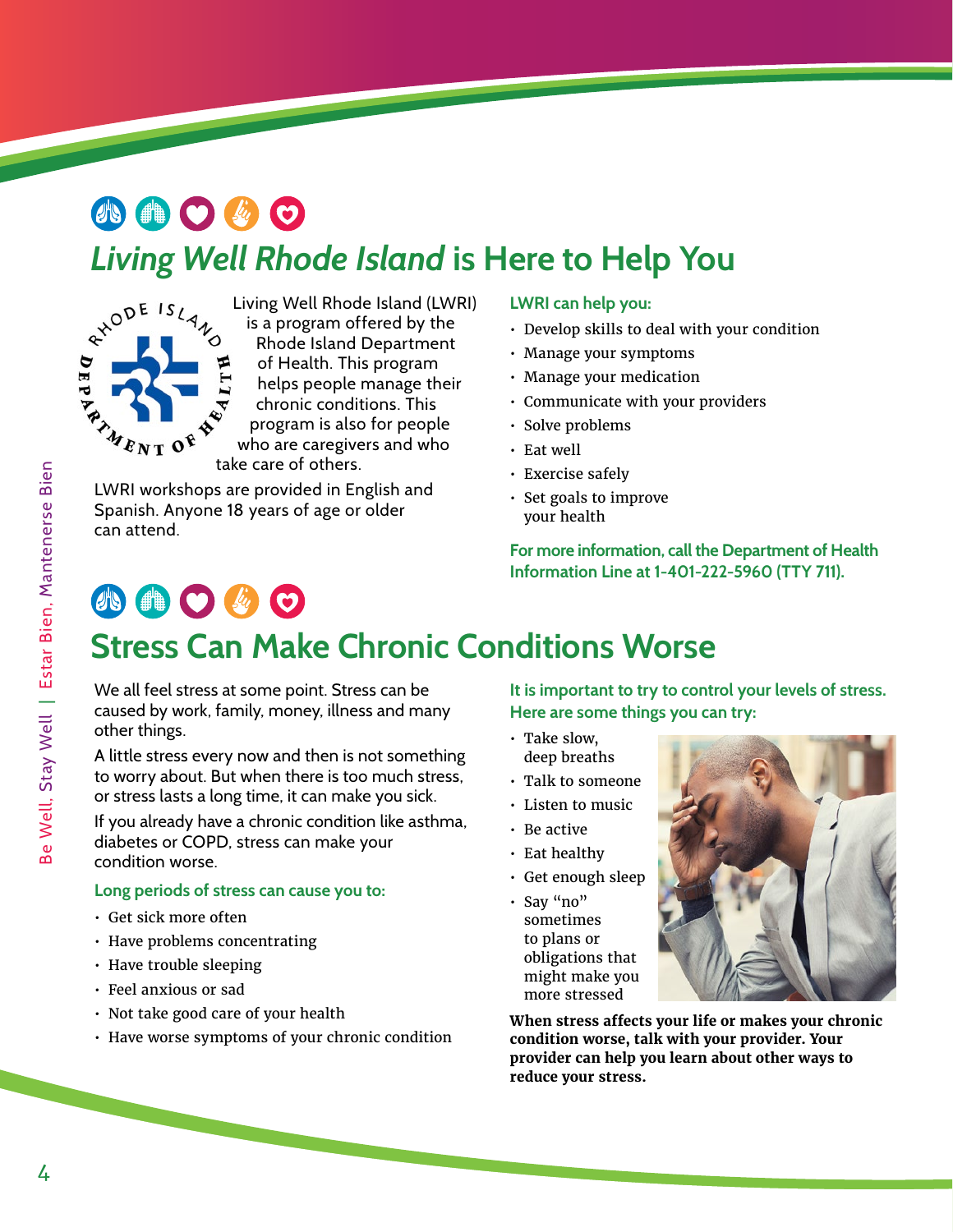# 小曲〇必〇

### Our Member Advocate is Here For You

Neighborhood has a Member Advocate to help our members with problems.

**These are some of the things our Member Advocate can help with:** 

- Getting treatment for a serious medical problem if you have lost your insurance.
- Hearing your concerns and experiences when trying to get health care services.
- Making sure you get the services you need.
- Understanding and completing the Neighborhood appeals process.

**For more information or if you need help with a problem, call our Member Advocate at 1-401-459-6172 (TTY 711).**

# **AOGO**

### **Prevent Heart Failure**

Heart Failure (HF) is a condition where the heart cannot pump the amount of blood your body needs. If you have HF, your heart's pumping action becomes weaker, and sometimes, your heart cannot fill with the blood it needs to work.

Heart Failure happens over time. It is a serious condition that needs medical care.

#### **The best way to prevent HF is to make healthy changes to your lifestyle, such as:**

- Not smoking
- Eating healthy foods
- Staying physically active
- Keeping a healthy weight
- Reducing and managing your stress
- Keeping diabetes under control
- Keeping high blood pressure under control

**Talk to your provider about changes you can make to your lifestyle to prevent HF.**

## **Protect Yourself From the Flu**

The flu, also called influenza, is an infection of the nose, throat and lungs. The flu is more serious than a cold, and can make people very sick. The flu can even cause death. The best way to prevent the flu is by getting your flu shot every year. Flu shots do not contain the live flu virus, and flu shots will not cause you to get the flu.

#### **The flu can be more dangerous for people with chronic conditions like:**

• Asthma • Diabetes

• Heart failure

• Chronic Obstructive Pulmonary Disease

(COPD)

When you have these chronic conditions you are at a higher risk of getting pneumonia.

There is a shot to help decrease your chance of getting pneumonia. The shot is called a pneumococcal vaccine, and should be given every five years.

**Ask your provider when you should get your flu and pneumococcal (pneumonia) shots.**